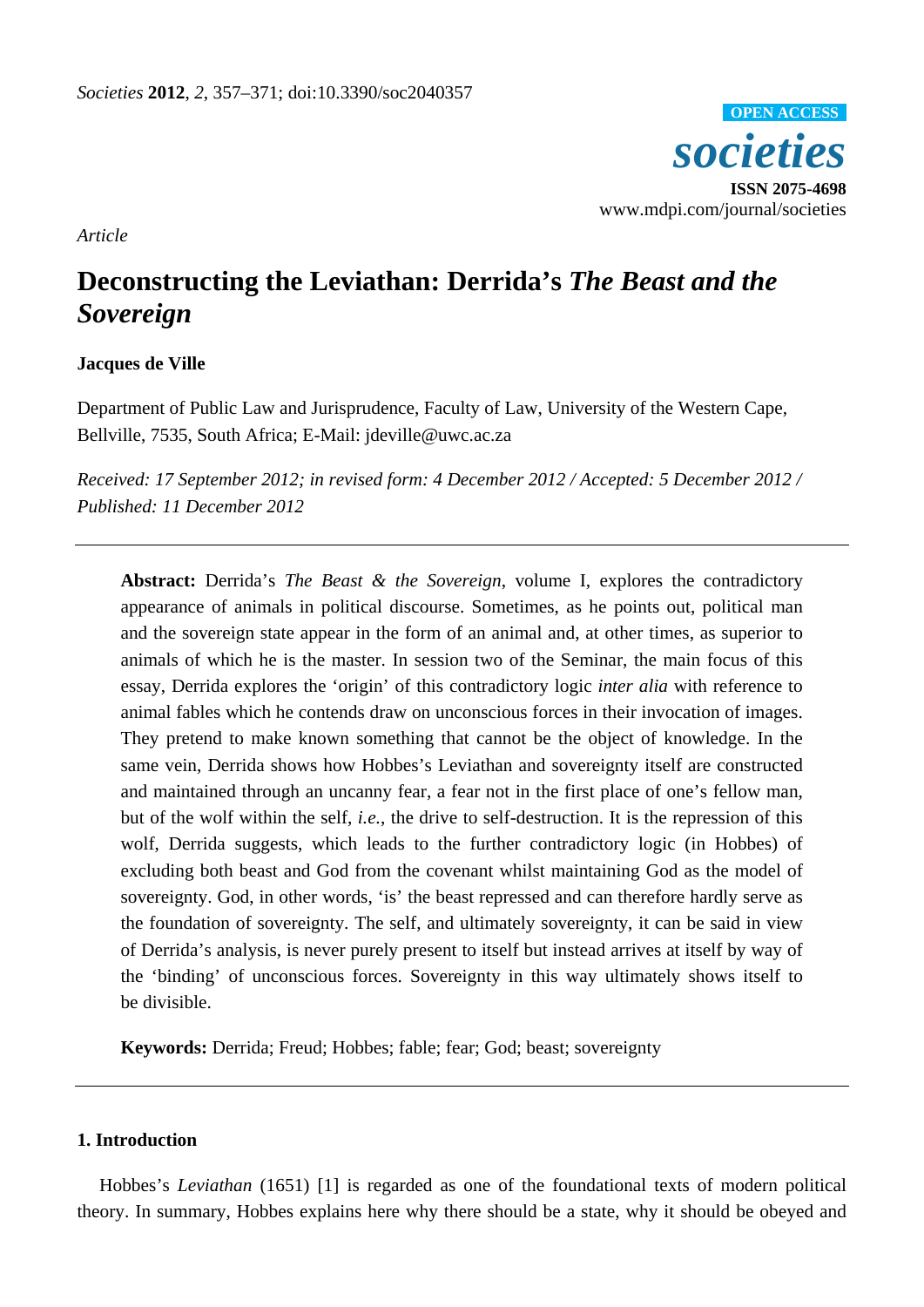how it needs to be constructed. In all of this, a certain view of human nature plays a central role. In the latter respect, Hobbes appears to follow Machiavelli, thereby departing from the Aristotelian view of man as by nature a social being. Hobbes informs us that the alternative to his Leviathan is a war of all against all; a return to the state of nature where man is a wolf to man. In positing a state contract concluded between the people in appointing a sovereign, Hobbes, in the standard reading, is said to have provided the basis for the modern secular state, where the sovereign no longer obtains his authority from God but from the people. Hobbes is furthermore said to have provided the basis for the liberal state through his conception of the right to self-preservation and the duties of the state following from this right (Strauss [2], pp. 181–182; Oakeshot [3], pp. 1–79; Manent [4], p. 32). Derrida's reading of Hobbes in *The Beast & the Sovereign* [5] ties in more closely with the somewhat more audacious readings of Schmitt [6], Foucault ([7], pp. 89–99), Agamben ([8], pp. 105–106) and Hardt and Negri ([9], pp. 47, 103; [10], pp. 1–35). Like these thinkers, Derrida can be said to see a more enduring role for Hobbes's state of nature subsequent to the establishment of the Commonwealth, though in other respects especially in relation to sovereignty, his reading differs markedly from theirs. Derrida's wide-ranging challenge to sovereignty likewise calls for a reflection on human nature and in this respect, Hobbes's *Leviathan* offers fertile soil for a deconstructive reading, for example the way in which he invokes fear in the construction of the Leviathan and his exclusion of God and beast as parties to the state contract. Hobbes nonetheless retains a place for God in the modeling of the Leviathan, a feature that Derrida relies on to challenge the traditional reading of Hobbes as laying the foundations of a secular state. This essay will, by elaborating on a few prominent themes, focus primarily on session two of the Seminar, although it will also follow certain threads that link to the other sessions.

## **2. The Fable**

Derrida starts his discussion of Hobbes's *Leviathan* in session one by referring to it as 'the fable of the monstrous animal' ([5], p. 26). He describes his own Seminar as itself a fable ([5], pp. 34, 273) and asks rhetorically whether the same cannot be said of political discourse in general, and even of political action, which he notes is indissociably welded to such discourse ([5], p. 35). Derrida notes that the fable is a type of simulacrum or a type of speech; it is a legend, a mythical narrative and is thus without historical knowledge ([5], p. 34). In order to clarify the latter characteristic, Derrida uses the French expression which he says is heavily equivocal, undecidable and untranslatable, of *faire savoir* (make to know, making known) ([5], p. 33). The fable, one could say, is supposed to make known [*faire savoir*]. Whilst the fable thus seeks to convey knowledge or to inform, it also gives 'the impression of knowing...where there is not necessarily any knowing' ([5], p. 35). The fabulous nature of the fable, Derrida furthermore notes, does not lie only in its linguistic nature, in other words, in the fact that it consists of words. It is tied to acts and gestures in the process of putting living beings on stage so as to 'make known'. The fable, in other words, involves technique, rhetoric, art—the art of the simulacrum—thereby producing a narrative through a performative speech act ([5], p. 36)<sup>1</sup>. For

<sup>1</sup> Derrida is implicitly relying on his earlier exposition in *Limited Inc*. [11] of the 'law' regulating constative and performative speech acts. It perhaps bears repeating here that Derrida does not simply problematize this Austinian distinction in showing that constative speech acts also have a performative dimension, but that he shows that the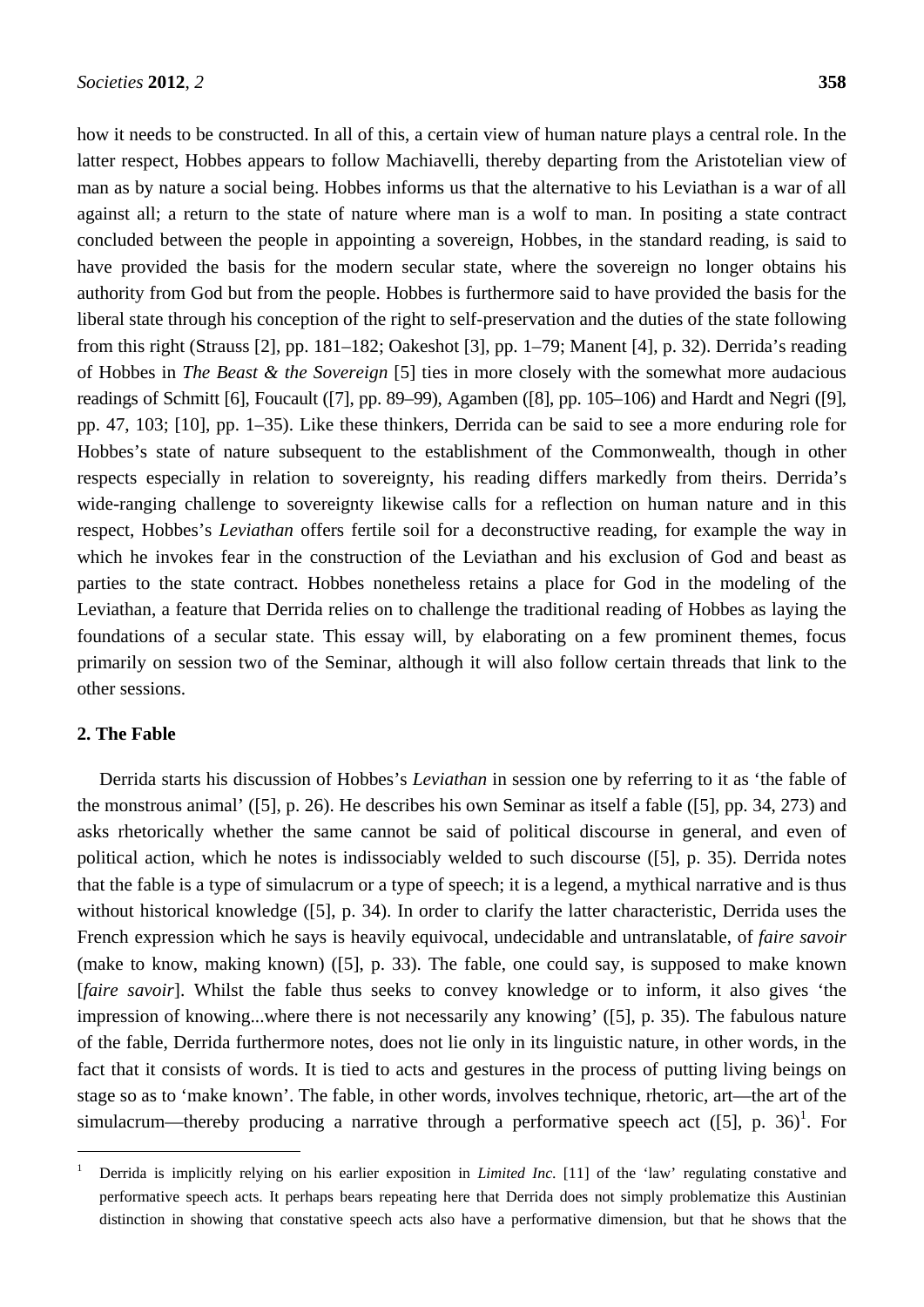Derrida, this performative showing/making known of the fable is similar to what happens on television, especially news broadcasts, which for all intents and purposes is a story told in an immediate sensory way, as though it were live ([5], p. 34). Such news broadcasts are performative in nature insofar as they not only report but 'make' the news and often do so, for example in the case of September 11, by invoking fear (which, as we will see in section 3, is not restricted to the past present and the future present) in the process of positing sovereignty ([5], pp. 36–37).

In relation to the fable in political discourse, Derrida is especially interested in the contradictory figuration therein of political man. Sovereignty is sometimes figured by raising man above the animal, subjecting, enslaving, killing the animal, yet sometimes (or at the same time) the sovereign (state) is presented as animality ([5], p. 25). The 'most arresting example' for Derrida of the sovereign or the state being figured 'as the manifestation of bestiality or human animality' is the fable of Hobbes's *Leviathan* ([5], p. 26). In Hobbes and elsewhere, Derrida points out 'the essence of the political and in particular of the state and sovereignty...[is] presented in the formless form of animal monstrosity, in the figure without figure of a mythological, fabulous, and non-natural monstrosity, an artificial monstrosity of the animal' ([5], pp. 25–26). In *De Cive* [14], Hobbes, on the other hand, presents sovereignty as superior to the animal. He points out that the husband is the little king of the household (over women, children and slaves) and this sovereignty is extended also over beasts ([5], p. 30). This kind of contradictory 'kettle' logic which Derrida explores in similar fashion already in his early texts, such as *Dissemination* ([15], p. 113), as well as the important role that images play here<sup>2</sup>, has to be understood with reference to psychoanalysis. At stake here is what Derrida refers to as an 'economy of forgetting as repression' and 'some logic of the political unconscious' ([5], p. 82). Political discourse, Derrida notes, chases after animals to make them flee, to forget them, to repress them, but at the same time also to capture and domesticate them, anthropomorphizing them ([5], p. 82). The Seminar like many of Derrida's texts can be read as an attempt to establish the 'law' of this contradiction.

The fable again comes to the fore later in the seminar when Derrida analyses in more detail La Fontaine's fables of *The Wolf and the Lamb*, as well as *The Heifer, the Goat, and the Sheep, in company with the Lion* (Project Gutenberg [18]). These analyses give us a further clue of what is at

<u> 1989 - Andrea Santa Andrea Andrea Andrea Andrea Andrea Andrea Andrea Andrea Andrea Andrea Andrea Andrea Andr</u>

<sup>&#</sup>x27;origin' of all speech acts lies in what he refers to at times as the performative (see [12], p. 136), another name for iterability or the 'structural unconscious' of speech acts (*Ltd Inc* 73–77). See De Ville ([13], pp. 45–57) for a detailed consideration.

<sup>2</sup> Freud interestingly refers to Hobbes's *Leviathan* in *The Interpretation of Dreams* ([16], Volume V, p. 542) in attempting to explain the production of hallucinatory images in dreams (as well as in hallucinations and visions), that is, a thought being represented as a scene, in other words, as visual image and speech ([16], Volume V, p. 534). Freud refers to the psychical process at stake here as 'regression' (something Hobbes already seems to have understood), which he compares with the 'normal process', that is, the movement from the perceptual system towards motor activity. In summary, Freud explains that regression 'is an effect of a resistance opposing the progress of a thought into consciousness along the normal path, and of a simultaneous attraction exercised upon the thought by the presence of memories possessing great sensory force' ([16], Volume V, p. 547). This passage would have to be read together with texts of Derrida such as 'Freud and the Scene of Writing' ([17], pp. 196–231), where he re-reads the Freudian legacy by placing the emphasis on the 'Note upon the Mystic Writing Pad' ([16], Volume XIX, pp. 227–232) and 'Beyond the Pleasure Principle' ([16], Volume XVIII, pp. 7–64). It can in brief be stated that Derrida seeks to generalize the above process, that is, of unconscious forces leading to the creation of images, with reference to the death drive, rather than infantile experiences (as in Freud).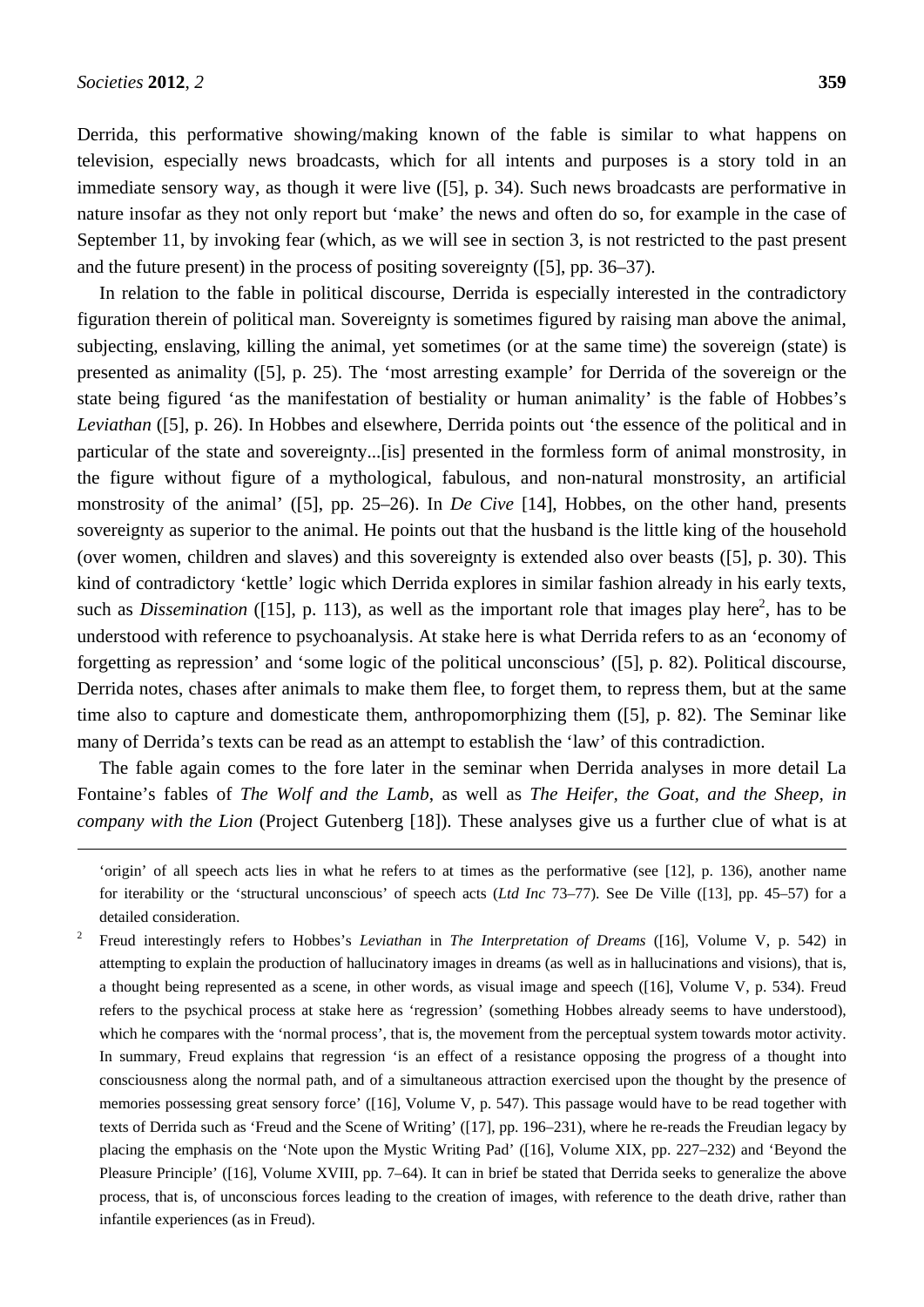stake in the contradictory logic exposed above. Both these fables, Derrida suggests, show that sovereignty constructs itself by means of a performative speech act, which is of a fabular kind. Sovereignty sets itself up by way of the invocation of fear ([5], p. 214) and the assertion of the right of the strongest: 'I am right because I am the strongest, and you will listen to me<sup>3</sup>. This also happens in democratic discourse and action: through a fictional and performative speech act, as Derrida points out in 'Declarations of Independence', the sovereign (people) legitimates its arbitrary violence ([19], pp. 46–54).

## **3. Fear**

Like Schmitt ([6], p. 31), Derrida notes the important role that fear plays in the construction of the Leviathan, as well as in its maintenance. As noted above, he furthermore makes a direct link between television images, the fable and fear: the deployment of information by capital and the media through teletechnology, Derrida suggests, is perhaps simply 'spreading the empire of the fable' ([5], p. 36). This happens particularly in a time of war ([5], p. 36). The technical reproducibility of the event of September 11, 2001, he points out, does not come along after the fact to accompany it, but determines its efficacy, scope and meaning, assuming there is such ([5], p. 36). Technical reproducibility is thus an integral part of the event—from the origin on already. The deployment of image effects, as noted above, is for Derrida a 'supposed making-known', referring thereby in part to the (fabular) role of the media in producing events, in active interpretation, in conditioning the political efficacy of the event ([5], p. 39). This making-known is linked by Derrida to fear—knowing how to cause fear, knowing how to terrorize by making known—on the side of the US and the perpetrators. The September 11 images are for this reason continuously rebroadcast in order to terrorize by making known ([5], p. 39). What Derrida seeks to do, both in *Philosophy in a Time of Terror* [20] (with reference to September 11) and *The Beast & the Sovereign* (with reference to political discourse), is to understand what, beyond language, gives rise to this repetition compulsion ([20], pp. 87–88). The fear at stake in the mediatization of September 11, Derrida notes, is not so much about what actually happened with some event in the past, but of something similar or even more terrible that could happen in the future ([5], p. 37). This fear, however, goes beyond a future present fear. This fear/terror, as Derrida notes, 'overflows the presence of the present toward a past or future of the trauma, which is never saturated with presence' ([5], p. 39). The 'essence without essence' of this terror lies in its 'touching effectively, affectively and concretely both bodies and souls' ([5], p. 39). The terror instilled through the media moreover takes place virtually, and it is exactly in this virtuality that the root of terror lies ([20], p. 109). The media thus copies the fable which also banks on fear, a fear that goes beyond knowledge<sup>4</sup>.

<sup>3</sup> In session eleven ([5], p. 289), Derrida will point out with reference to Louis Marin, that sovereignty needs the narrative/representation, which again, as in the case of 'news events' ([5], p. 36), does not come about after the fact describing what happened, but that it is a structural part of sovereignty. Fiction, in other words, brings about the power of the monarch. There would thus be no sovereignty without this representation. Sovereignty, it can be said, draws all its power, all its potency, its all-powerful nature from this simulacrum effect. The position is the same in respect of the transfer of sovereignty from the King to the people in the French revolution. This transfer is also 'fictional, narrative, theatrical, representational, performative', yet 'terribly effective and bloody' ([5], p. 290).

<sup>4</sup> The link with what is noted in section 2 above about Freud and 'regression' should be clear.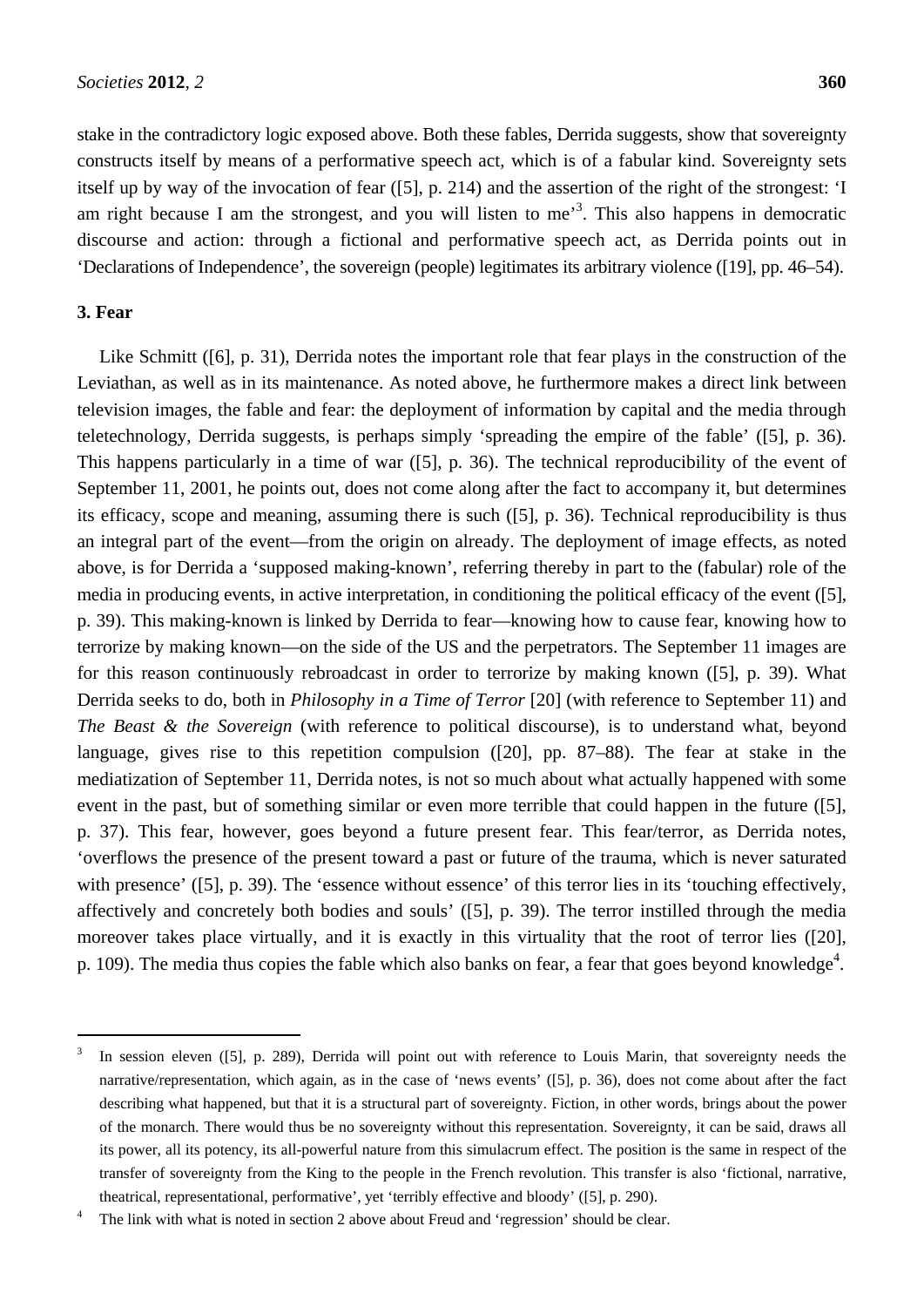Derrida links the fear that is caused thus by the media directly to the fear/terror/panic that Hobbes speaks of in the *Leviathan*. According to Hobbes, fear is the political passion par excellence, the trigger (*le ressort*) of the political ([5], p. 39). As in the case of the fable (and the media), we have to do here with *faire savoir*: a certain knowledge or know-how is required to spread fear amongst the population and in this way to subject them, make them submit, to sovereignty ([5], p. 39). Fear, as Derrida points out with reference to Hobbes, is the correlate of sovereignty. The state runs on fear and reigns by fear ([5], p. 40). It is because of fear that it is instituted. In session one, Derrida points in this respect to the invocation of the phrase *homo homini lupus* by Hobbes and notes that this invocation of the wolf—

is also a way for man, within his human space, to give himself, to represent or recount to himself this wolf story, to hunt the wolf by making it come, tracking it...in a fantasy, a narrative, a mytheme, a fable, a trope, a rhetorical turn, where man tells himself the story of politics, the story of the origin of society, the story of the social contract, *etc*.: for man, man is a wolf ([5], p. 9).

Hobbes further comments that fear is the only thing that makes men keep the law ([1], p. 158; [5], p. 40). Noting the close association between law and sovereignty, Derrida suggests that fear is both the condition of possibility of sovereignty and its main effect ([5], p. 40). Sovereignty, Hobbes also states, is tied directly to protection: once the state has been established—and can offer me protection—I can no longer take the law into my own hands, unless there is an immediate threat to my life. In respect to breaking the law, Hobbes notes that there are a variety of causes: some defect of the understanding, some error in reasoning or some sudden force of the passions (vain-glory, hate, lust, ambition, covetousness and fear). Hobbes holds that fear is the passion that *least* makes men break the law ([1], p. 158; [5], p. 41). Nonetheless, in many instances, this may indeed be the cause ([1], p. 158; [5], p. 42). Derrida quotes the margin note here (which does not appear in all versions of the *Leviathan* or in some appears as headings): 'Fear Sometimes Cause Of Crime, As When The Danger Is Neither Present, Nor Corporeall'. From this, as well as the body of the text, Derrida concludes that Hobbes privileges bodily fear, as well as the 'present' of the body, and then adds an important proviso:

but there is in all fear something that refers, essentially to non-body and non-present, if only the future of a threat: what causes fear is never fully present nor fully corporeal in the sense that the purely corporeal is supposed to be saturated with presence. Fear always exceeds corporeal presence and this is why it is also the passion correlative to the law [*la loi*]; fear is thus both the origin of the law and of the transgression of the law and the origin of both law and crime. And if you take fear to the limit of the threat either exerted or felt, *i.e*. terror, then you have to conclude that terror is both what motivates respect for laws and the transgression of laws. If you translate "law" by "sovereignty" and "state," you have to conclude that terror is equally opposed to the state as a challenge as it is exerted by the state as the essential manifestation of its sovereignty  $([5], p. 41)$ .

The fear Hobbes speaks of, Derrida furthermore notes, boils down to a fear for one's own life. Life is, in other words essentially fearful, he concludes. The protection of the sovereign/law/state is the result of a delegation from fearful subjects. From this follows that they must obey what protects them for as long as the sovereign is able to protect them ([5], p. 42; [1], p. 116). To summarize: men are fearful of their lives, therefore they institute the sovereign to protect them and then they obey the law that they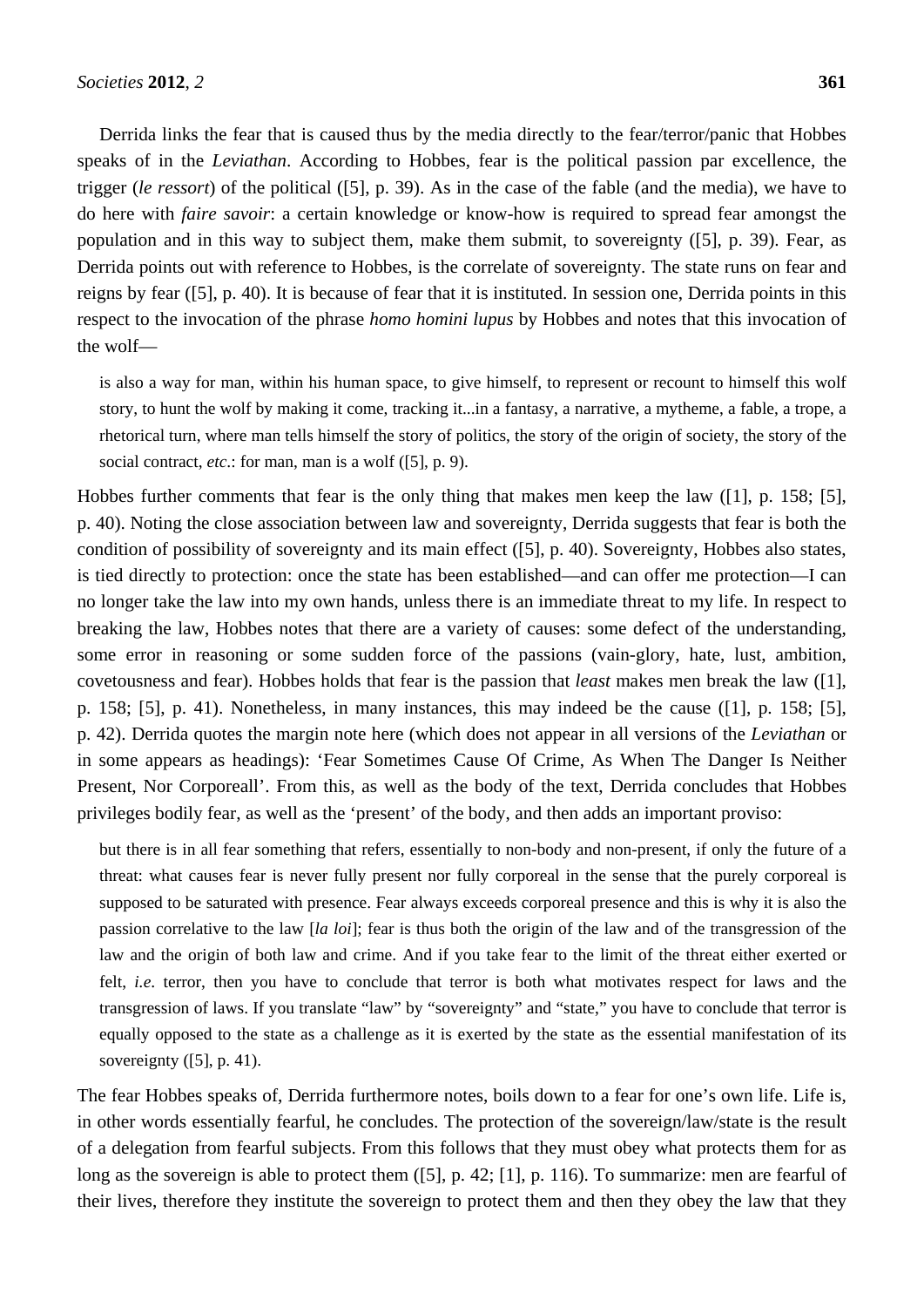have instituted through fear of being punished if they break the law, thereby 'moving from one fear to another' ([5], pp. 42–43). Derrida notes that 'being the subject of one's fear and being the subject of the law or the state, being obliged to obey the state as one obeys one's fear, are basically the same thing' ([5], p. 43).

## **4. Man as Wolf to Man**

We saw above that the state, for Hobbes in the *Leviathan*, is required because of man being a wolf for man (*homo homini lupus*). Towards the end of session two, Derrida refers to three more invocations of this phrase, which he refers to as 'a transference' and on the path of which God is always to be found ([5], p. 58)<sup>5</sup>. The first will simply be mentioned here and will be returned to indirectly in section 6 in a discussion of the relation between God and beast. This invocation appears in the 'Dedication' of *De Cive*, where Hobbes refers to two maxims, which he both regards as true: ('*Man to Man is a kind of God* [*i.e*., in comparing citizens amongst themselves]; and...*Man to Man is an arrant Wolfe* [*i.e*., in comparing cities]'). The second involves Montaigne, who, in the context of a discussion on marriage, comments that a good marriage should strive for friendship between husband and wife and not love. Montaigne further notes that marriage is something that men cannot live without yet at the same time cannot but denounce. Marriage, he continues, is like a cage that birds on the outside want to enter and those on the inside want to escape. Montaigne quotes Socrates in this regard, who comments that whichever of these two options a man chooses, he will regret. Domestication is thus a double bind or double obligation, Derrida comments, within which one is trapped in advance. Montaigne then immediately invokes the common saying *homo homini aut deus aut lupus* (Man to man is either a god or a wolf), as if explaining this double bind. With this, Derrida comments, the wolf is in a sense let into the house, the scene of domestication and placed in close proximity to man and God. The double bind here, in context, seems to refer to the 'heat and extravagance of amorous licence' ([21], Book III, Chapter 5) on the one hand, and the domestication of sex within marriage, on the other. The wolf is in this way closely tied to sexual pleasure, clearly of great importance for the structure, or rather 'stricture', which Derrida seeks to expound here as we will further see below. This is also borne out by Plato's *Phaedrus* ([22], p. 241d; [5], p. 60), where Socrates warns the young Phaedrus that 'the friendship of a lover arises without any good will at all. No, like food, its purpose is to sate hunger. "Do wolves love lambs? That's how lovers befriend a boy [alternative translation: Just as the wolf loves the lamb, so the lover adores his beloved]".'

The third invocation *of homo homine lupus*, referred to by Derrida ([5], p. 61), comes from Plautus (254–184BC), who is said to have first uttered this maxim. In the *Asinaria, or the Comedy of Asses* [23], a merchant refuses to give credit to someone he does not know and who could behave towards him like a wolf ([5], p. 61). Plautus puts the following words in the mouth of the trader: 'I dare say. But notwithstanding, never will you induce me to-day to trust this money to you, a stranger, (*somewhat apologetically*) "Man is no man, but a wolf, to a stranger" (*lupus est homo homini, non homo, quom* 

<sup>5</sup> This invocation of transference is clearly to be understood with reference to psychoanalysis. The notion of transference is deconstructed by Derrida in an interview 'Du Tout' ([12], pp. 497–521), thereby bringing the displacement that occurs in transference which also occurs in dreams, closer to the 'outside' of psychoanalysis which could be read as a reference to the death drive.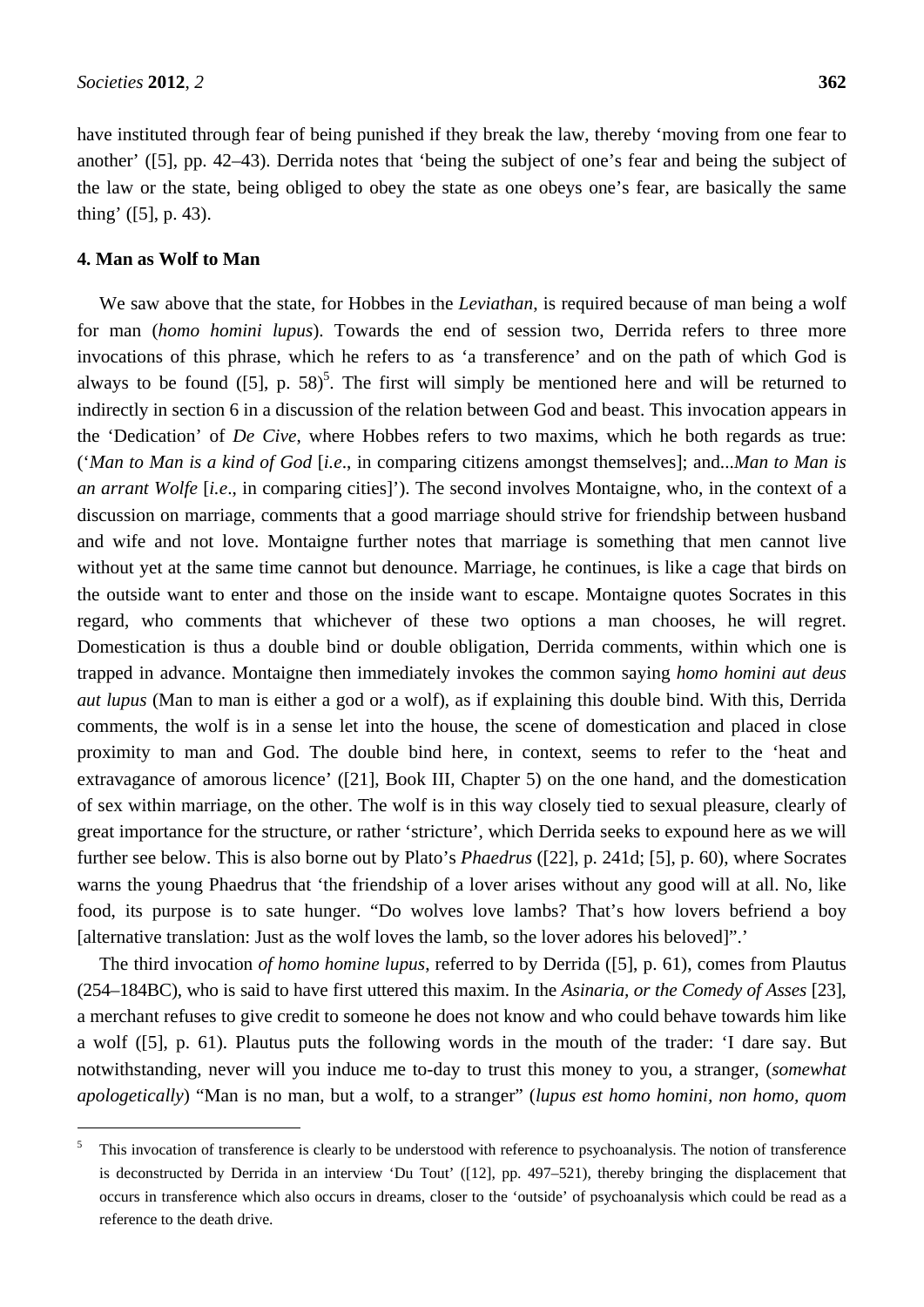*qualis sit non novit*).' Derrida reads this passage, which can be translated in a variety of ways (for example, literally—'Wolf [the wolf] is man for man, and not a man, when [like or as] one does not know which he is' or 'Wolf [the wolf] is a man for man, which is not a man, when one does not know him), referring to 'what is most unknown in man' ([5], p. 61). The wolf, in other words, refers here to the unknown in man and, tying in with the discussion of the fable in section 2 above, that which 'exceeds all knowledge and making known'  $([5]$ , p. 61)<sup>6</sup>. This so-called first utterance can thus be understood as referring to something in man himself, that is, the unknown or uncanny in man. A certain reduction can therefore perhaps be said to take place in the traditional reading of this phrase as invoked by Hobbes.

Man's uncanny nature is explored by Derrida in detail in session ten with reference to Heidegger, but for the sake of brevity, we will instead turn here to session eight of the Seminar. First, we need to remind ourselves that Freud (The Question of Lay Analysis, 1926 (XX, pp. 183–258 at 211) tells us that whenever a wolf enters the scene this stands for the father and, thus, to understand such fables and stories we need to return to infantile sexuality ([5], p. 30). This also happens in his analysis of the Wolf Man (History of an Infantile Neurosis) with Derrida pointing to the memory (of the Wolf Man) that his father often said to him as a child 'I am going to eat you', but also to the fact that his mother is at some point associated with a wolf ([5], pp. 64–5; [16], Volume XVII, pp. 32, 47). In session eight, in the context of analyzing La Fontaine's *The Wolf and the Lamb*, Derrida refers again to the 'love' of the wolf for the lamb in Plato's *Phaedrus*—commented on above—and then invokes Cixous's essay 'The Love of the Wolf' *Stigmata* ([24], pp. 110–130; [5], p. 210). Cixous reflects here on love, tying in closely also with Montaigne's observations referred to above. She notes the pain, anguish and fear (of losing the beloved) which love gives rise to and comments that it invokes an ancient, forgotten horror; a danger from the inside, a love of the wolf to be understood as a double genitive or what could also be referred to as a 'complicity that attaches us to that which threatens us' ([24], p. 114). Fear and love, according to Cixous, are inseparable ([24], p. 116). Pointing to the thrill children get from terrifying stories, for example those that put a wolf on stage, she notes that nothing tickles the child more than the wolf saying 'I am going to eat you up'. Why does this idea lead to both pleasure and terror? 'It's to get this pleasure', Cixous notes, 'that you need the wolf' ([24], p. 123). The wolf, Derrida then contends, with reference to Cixous, is loved also by the lamb: it is a question of fear and desire (to be eaten), in other words, the (*unheimlich*) love of fear ([5], p. 210). At stake here is of course the 'desire' for death or absolute pleasure, which returns us to a certain strain in the thinking of Freud, which Derrida refers to briefly in session one of the Seminar when he is setting the scene for the analysis to follow ([5], p. 31).

In *Civilization and its Discontents*, 1929–1930, Freud compares human and animal societies, referring specifically to bees, ants and termites. The stability they are characterized by and the limitations on the individual, he notes, may be the result of a long development. Human beings would not be happy in these societies/states, as the latter are too stable and have no future. In respect of other animal species, he notes that some temporary harmony between the instincts and the environment has

<sup>6</sup> Later in the seminar, Derrida will equate the saying *homo homini lupus* with the werewolf, 'the man who behaves like a wolf for man' ([5], p. 103). In session three, Derrida moreover refers to the werewolf as a kind of *différantial* figure: 'the wolf-man, the lycanthrope, the becoming-man of the wolf and the becoming wolf of the man ([5], p. 65).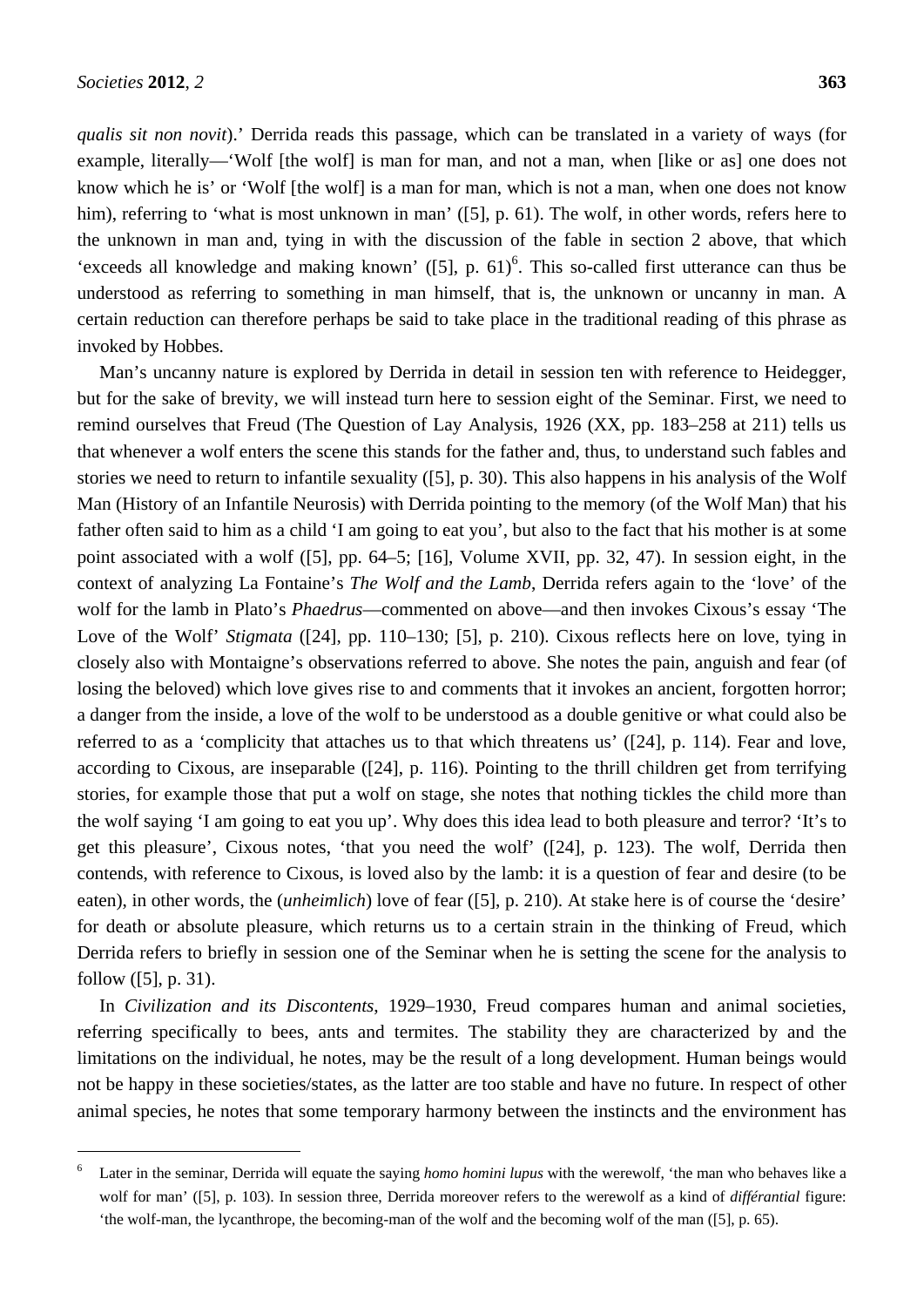been achieved which has led to a cessation of development. In the case of man, Freud notes, there is no such harmony and this may be because 'in primitive man a fresh access of libido kindled a renewed burst of activity on the part of the destructive instinct' ('Beim Urmenschen mag ein neuer Vorstoß [push] der Libido ein neuerliches Sträuben des Destruktionstriebes angefacht haben [kindled/fueled]'). Within context (this comes just after a discussion of Eros and the death instinct ([16], Volume XXI, p. 122)), Derrida comments that Freud's hypothesis entails that this relaunching of libido provoked a new unchaining/unleashing (*déchaînement*) of the death drive and of cruelty/ferocity (*cruauté*) and, thus, a relaunching of history ([5], p. 31)<sup>7</sup>. Derrida and Cixous can in a sense be said to follow Freud's suggestion by linking the wolf to an 'originary' self-destructive drive.

#### **5. The Onto-theological Foundation of Sovereignty and Beyond**

Schmitt, as we know, describes all significant modern political concepts as secularized theological concepts ([26], p. 36) which can be understood to mean that these concepts necessarily remain tied to their theological origin ([27], p. 92). The question Derrida implicitly raises in session two is whether this is also true of Hobbes's concept of sovereignty. The question of secularization, and the extent thereof, arises because Hobbes seems to draw a very strict distinction between the obligation owed to the state and any obligation owed to God. The Leviathan, according to Hobbes and as we saw in section 3 above, is fabricated with the essential function of protection. For Hobbes this necessarily implies that sovereignty must be absolutely indivisible. Divisible or shareable sovereignty would not be sovereignty ([5], p. 46)<sup>8</sup>. In *De Cive* (Chapter 9), Hobbes, for example, notes that 'Dominion (that is) supreme Power is indivisible insomuch as no man can serve two Masters'. In the *Leviathan,* he likewise notes that the social contract or convention is concluded between a multitude that convene to appoint someone—either one man or an assembly of men—to represent them ([1], Chapter 18). Important in this respect is that even those who disagree with the choice of representative and the terms of the agreement are bound by the decision of the majority. In spelling out the implications of this duty of unconditional obligation, Hobbes engages with the issue whether any convention or obligation beyond that to the Commonwealth, for example to God, can justify its limitation. According to Hobbes, there can be no one higher than the sovereign. He strongly condemns those who posit the contrary as a possibility, for example by arguing in favor of some notion of justice or by stating that God needs to be obeyed over and above the sovereign: 'But this pretence of Covenant with God, is so evident a lye, even in the pretenders own consciences, that it is not only an act of an unjust, but also of a vile, and unmanly disposition' ([1], p. 91). Derrida notes the extreme passion and anger that come to the fore in this condemnation of Hobbes which was probably motivated by the events of his time, but, he seems to suggest, perhaps also by something beyond that ([5], p. 51). The people who claim that there is an obligation beyond that owed to the human sovereign, on Derrida's reading of Hobbes, are

<sup>7</sup> In *The Animal Therefore that I am* ([25], p. 149), Derrida notes with reference to Heidegger that 'the animal is finally, in comparison to man, simply caught in tighter networks of constraint, "a ring," Heidegger will say, tighter rings; it is a problematic of binding'. It is therefore simply not the case, as alleged, for example, by Deleuze, that only animals, and not man, are in some way 'forearmed' against *bêtise* ([5], pp. 154, 180).

<sup>8</sup> It should be emphasised that the issue here for Derrida is not about the principle of separation of powers; see further section 7 below.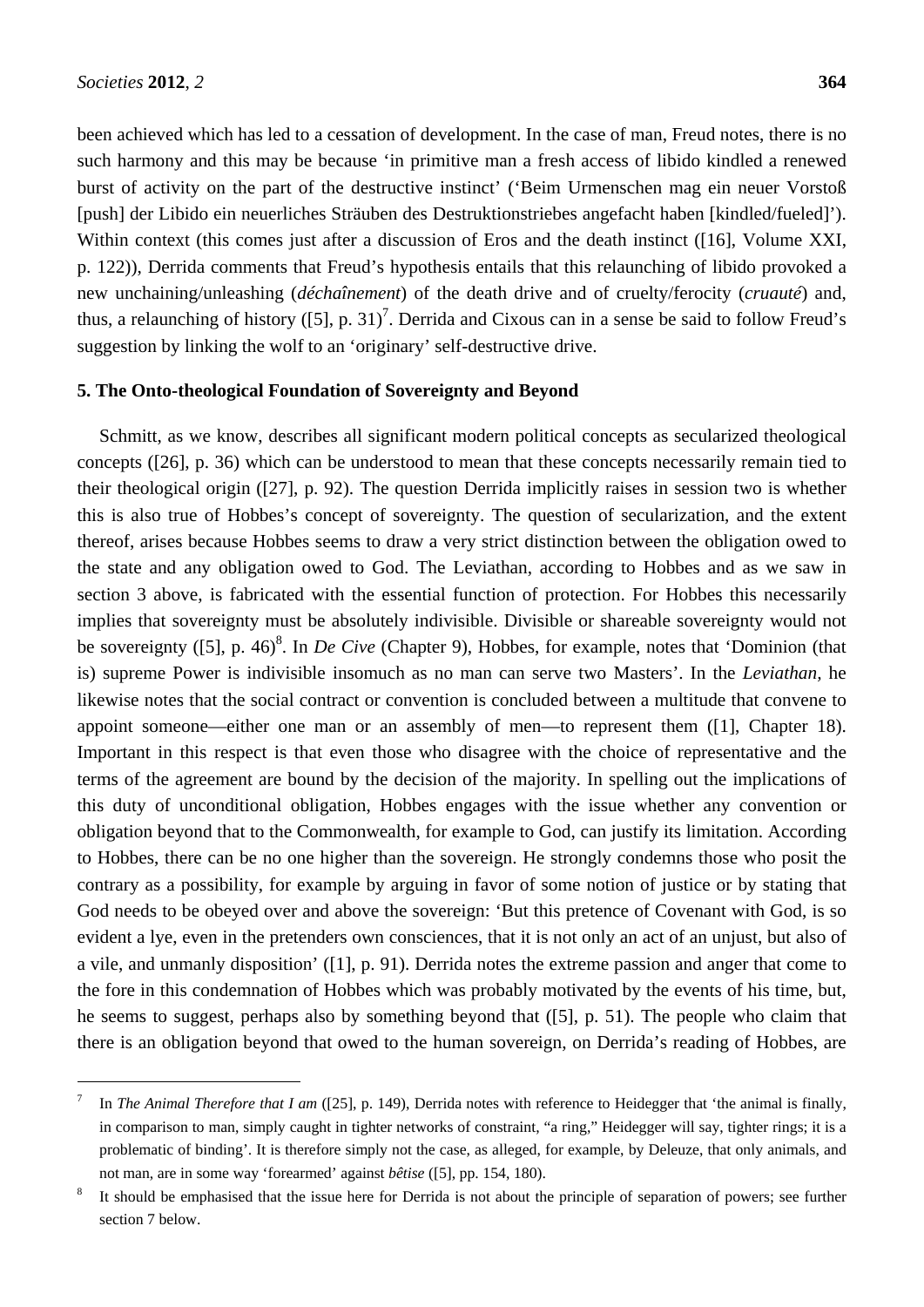guilty of three things: (1) of lying to men, as no proof can be brought of such an immediate covenant with God; (2) of placing another law beyond the laws of the state; and (3) of being like Jews, who claim a direct covenant with God ([5], pp. 51–52). Hobbes's position in this regard is that there can be no immediate covenant with God but only via mediation with his Lieutenant who represents him in person, that is, the one who has sovereignty under God ([5], p. 50). This idea of the sovereign as a mediator, of a son of God or of 'God made man', Derrida notes, justifies, or in any event leaves open, 'the possibility of a Christian foundation of politics'. It is exactly this model, as espoused by Hobbes and Bodin, which provides the foundation of the modern concept of sovereignty ([5], p. 52–53).

Comparing himself to many commentators on Hobbes and Bodin, who contend that modern sovereignty is emancipated from religion and theology, Derrida expresses the view that things are more complex ([5], p. 53). It is indeed the case, he points out ([5], p. 53) that Hobbes 'does all he can to anthropologize and humanize the origin and foundation of state sovereignty', for example, by insisting that this is a convention between men and not with God. Derrida, however, contends that sovereignty in Hobbes remains attached to God in two ways: (1) insofar as the fabrication of the Leviathan by man imitates the art of God; and (2) the logic of lieutenancy ([5], pp. 47, 53). In the case of Bodin, human sovereignty is likewise modeled on the divine ([5], p. 48). According to Bodin, the Prince is the image of God, and thus, the law of the Prince must be modeled on the law of God ([5], p. 48). The sovereign prince is moreover 'answerable only to God' ([5], p. 48). In this model, human sovereignty, whether in the form of a monarch or an assembly of men, thus remains subjected to divine sovereignty. The sovereign stands in for the absolute sovereign—God—and the immortality associated with sovereignty remains essentially divine ([5], p. 54). Modern sovereignty thus 'retains a profound and fundamental theological and religious basis ([5], p. 54).

This remains the case, according to Derrida, when sovereignty is transferred through revolution from the king to the people. Such a transfer brings about merely a *political* revolution without a certain kind of poetic revolution, that is, a revolution which completely renounces majesty or sovereignty. The notion of a poetic revolution invoked here is in accordance with Celan's attempt to think of poetry as speaking perhaps in the name of a totally Other ([5], p. 271). As Derrida points out, the temporality of this other (which is to be understood in view of what was said in section 4 above on the wolf)—

cannot be reduced, included, assimilated, introjected, appropriated into mine, cannot even resemble it or be similar to it, a present or proper time of the other that I must surely mourn, radically giving it up, but also the very possibility of which (the *perhaps* beyond all knowledge) is the chance of the encounter (*Begegnung*) and of this event, of this coming, of what is called poetry ([5], p. 272, translation slightly modified).

A simply political revolution, Derrida comments, is never more than a transfer of sovereignty and a handing over of power. This latter kind of revolution gives expression to the Freudian drive to power, explored in 'To Speculate—On Freud'—which is stronger than every other power, also the death drive ([5], p. 290, and see section 6 below). Derrida's analysis of Hobbes ultimately seeks to change the way in which we think about sovereignty, that is, in terms of an economy of sovereignty which, as we will see below, has important implications for the traditional idea of its indivisibility ([5], p. 290–291). Sovereignty itself, Derrida notes, 'never exists as such, as purely and simply itself, since it is only a hyperbolic excess beyond everything—and so it is nothing, a certain nothing (whence its affinity with effects of fiction and simulacrum)'.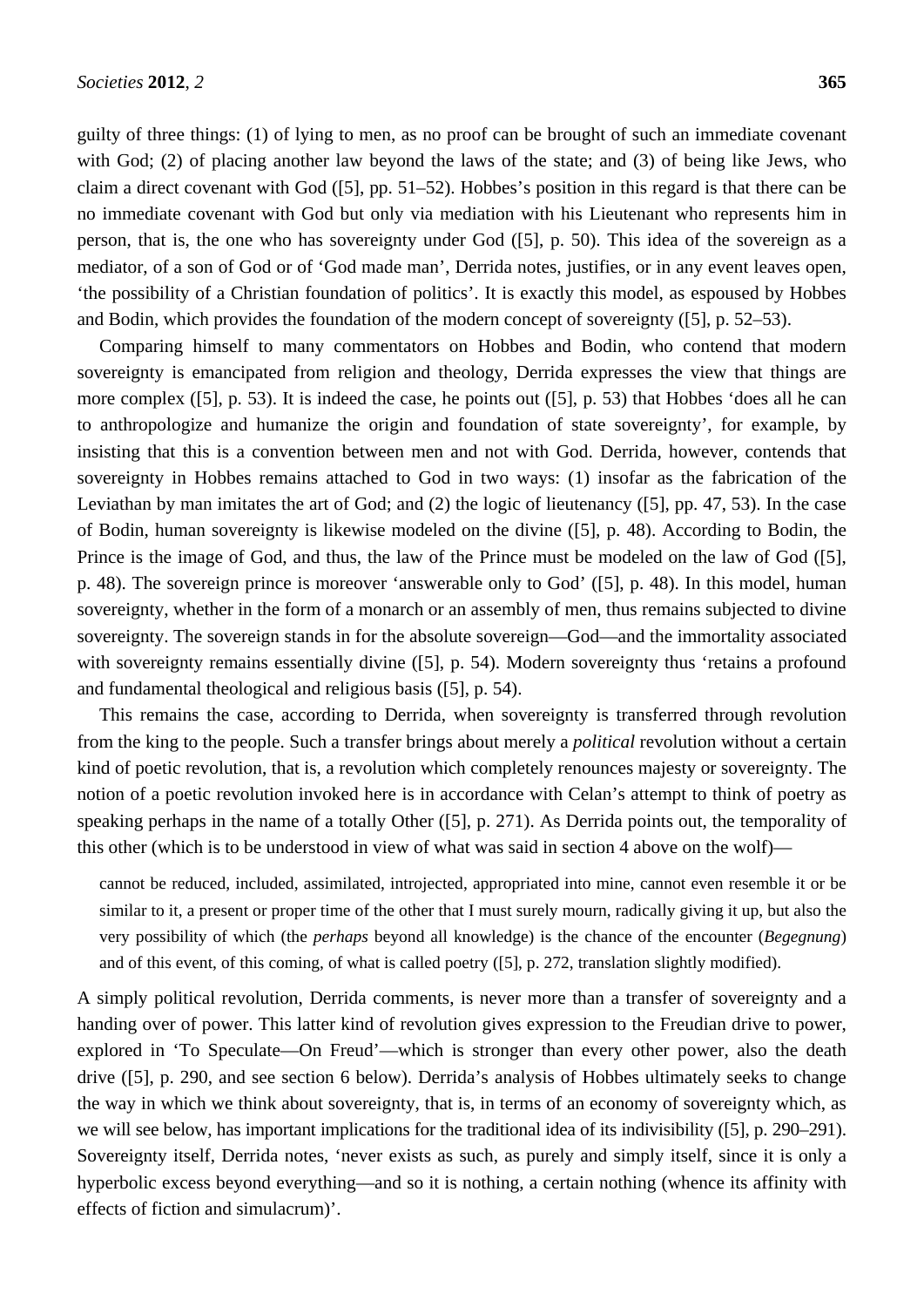### **6. The Exclusion of God and Beast from the Covenant Amongst Men**

The previous section suggested that apart from pointing to the implicit onto-theological basis of modern sovereignty, Derrida also seeks to deconstruct this foundation. In this section, we will see that he does so by analyzing the other exclusion (apart from God) which Hobbes and Bodin ([5], p. 49) insist on in relation to the covenant that establishes the Leviathan. Hobbes is very adamant in the *Leviathan* that the 'social contract' is one concluded between men, and that both God and beast are excluded. The exclusion of God and beast takes place in two paragraphs following directly after each other, as Derrida notes ([5], p. 55), with the same terminology and syntax: 'To make Covenants with bruit Beasts, is impossible....To make Covenant with God is impossible' ([1], p. 71). A double exclusion is thus at stake, and in both instances language is in issue, specifically the possibility of response<sup>9</sup>. The reason why a convention cannot be made with the beast or with God is because of language: the beast does not understand our language, according to Hobbes, and cannot therefore accept an agreement or make known to us its response. God, likewise, cannot respond to us or make known his response to us except by mediation, that is, through revelation or through his representatives on earth ([5], p. 55). So, in the case of God, we don't know whether our convention has indeed been accepted by him. In both cases, there is thus no exchange, shared speech, question and response as any contract seems to demand<sup>10</sup>. Derrida furthermore refers here to the idea of the non-responsive animal, which has been adopted consistently since Descartes and which he (Derrida) problematizes in session four of the Seminar, as well as in *The Animal Therefore that I am* [25]. It is interesting, Derrida furthermore notes, that God is in Hobbes's *Leviathan* also said to be non-responsive and that this feature, strangely, is—

indeed the most profound definition of sovereignty, of that absoluteness that absolves it, unbinds it from all duty of reciprocity. The sovereign does not respond, he is the one who does not have to, who always has the right not to, respond [*répondre*], in particular not to be responsible for [*répondre de*] his acts. He is above the law [*le droit*] and has the right [*le droit*] to suspend the law, he does not have to respond before a representative chamber or before judges, he grants pardon or not after the law has taken its course. The sovereign has the right not to respond, he has the right to the silence of this dissymmetry. He has the right to a certain irresponsibility ([5], p. 57, translation slightly modified).

The sovereign, it seems, shares this 'non-response' with the beast and with God, but also, Derrida notes, with death, which Levinas describes as the no- or without-response [sans-réponse] ([29], p. 9)<sup>11</sup>.

<sup>9</sup> This issue is taken up again, and problematized in the session on Lacan (session 4).

 $10$  Derrida notes in an aside that it is of course false to say that beasts in general do not understand our language or that there are no conventions between humans and animals (through training *etc*)—though they may not be literal and discursive ([5], pp. 55–56). Furthermore, as he notes, one cannot say 'that the human conventions at the origin of states always or even most often take the form of literal, discursive and written contracts with mutual and rational consent of the subjects concerned' ([5], p. 56). What is regarded as proper to man (here language), moreover, also belongs to other beings if one looks more closely, and what is proper to man does not strictly speaking belong to him (see [28], pp. 23–25).

 $11$  Derrida does not mention 'madness' here specifically, but the non-response can clearly be read together with the silence of madness at stake in 'Cogito and the History of Madness' (*Writing and Difference* [17], pp. 31–63). In *The Animal Therefore that I am* ([25], p. 52), Derrida also mentions 'writing' in this regard, which Socrates in the *Phaedrus* ([22], pp. 275d–e) notes, does not respond.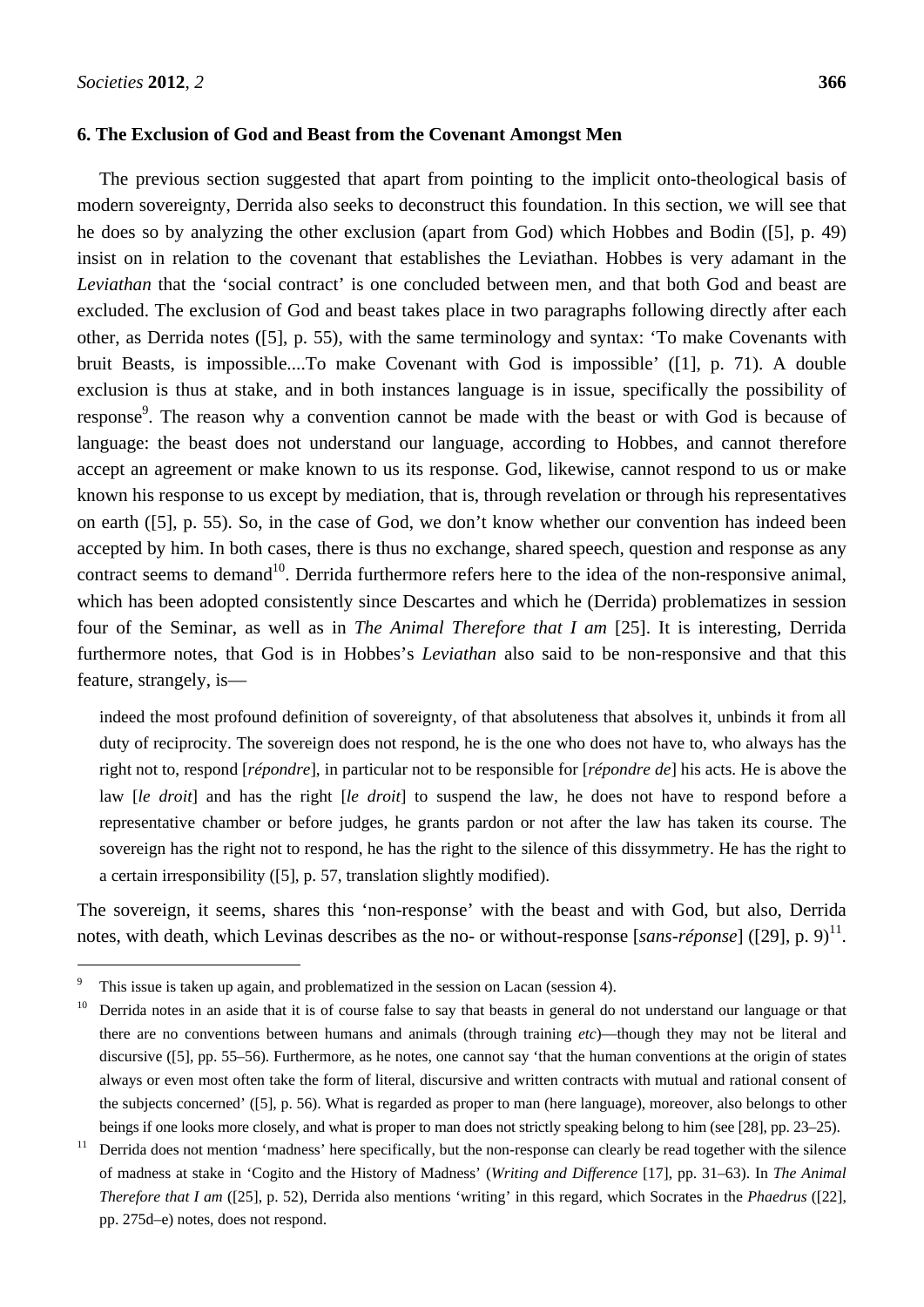A few pages earlier, Derrida had anticipated this 'metonymic contiguity' between God, beast and sovereign commenting that '[t]hese three figures replace each other, substitute for each other, standing in for each other, the one keeping watch as lieutenant or stand-in [*suppléant*] for the other along this metonymic chain ([5], p. 55). To understand what is at stake here, we need to turn back again a few pages to where Derrida mentions this double exclusion for the first time ([5], p. 49–50). He notes here the interesting fact (noted in section 5 above) that even though God is excluded from the covenant (like the beast), he still serves as the model of sovereignty ([5], p. 50). He is in a sense the sovereign of the (human) sovereign ([5], p. 50). It is also noteworthy that 'this theological model of the political, excludes from the political everything that is not proper to man, God as much as the beast, God *like* the beast' ([5]. p. 50). This 'non-proper' in man raises again the question of the *uncanny*, touched on in section 4 above. Here, the invocation of the uncanny and the link between man and beast has profound consequences for the foundations of sovereignty. Derrida puts this elusively as follows:

If God is the model of sovereignty, saying "God *like* the beast" puts us again on the same track, sniffing out everything that might attract the one to the other, via this *like*, the sovereign and the animal, the hypersovereign that is God and the beast. God *e(s)t* [is/and] with or without "s," and so *with or without being*, the beast. The beast (e(s)t God, with or without being (it). The beast is God *without being (it)*, a God without being...  $(5]$ , p. 50)

The text (in response to Derrida's reference to an unspecified text of his own) here contains an editorial footnote, which points us to 'How to Avoid Speaking: Denials' in *Psyche II* [30], where the phrase 'God without Being' (*Dieu sans l'être*) is briefly explored (see *Psyche II* [30], p. 147). In line with the latter text, the '(it)' in the above quotation is an attempted translation of 'le' in l'être' (being), which can serve to refer not only to the definite article of the noun 'being' (*l'être*), but also to a direct object pronoun (*le*—it) of the verb 'to be'. 'It' then refers back to God, that is, 'without being God'. In the 'How to Avoid Speaking' text, we find an important indication of the distinction between deconstruction and negative theology, which helps to clarify the above quotation and to understand the link between God, beast and sovereign. In brief, negative theology can be said to hold on to the idea of a superior and transcendent being (and thus a presence) beyond language, even though this being is viewed as so incomprehensible that his being cannot find expression in language. *Différance*, one of Derrida's neologisms giving expression to the 'strictures' explored by deconstruction on the other hand, does not exist, is not a present-being in any form and has neither existence nor essence. *Différance* claims to exceed and, thereby, at the same time, to inscribe the being at stake in negative theology (that is, God) within its operation. Deconstruction is, therefore, not concerned, as is negative theology, with naming an ineffable being, but in exploring the other of being; its condition of possibility. Returning now to the above quotation, we saw earlier (sections 3 and 4) that what is feared is ultimately the beast/wolf in man himself. For protection, a state is therefore fabricated, with its foundation in God, to drive away or suppress the beast. This positing of God as foundation (and thus also of the state), however, seems to be a trick man plays on himself. God, it appears, is nothing but the beast repressed. The beast is, in other words, God without being, or in somewhat different terms, the beast is God without being God.

The above analysis, which clearly also has close links with psychoanalysis, has very important implications for the supposed indivisibility of sovereignty which Derrida raises and contests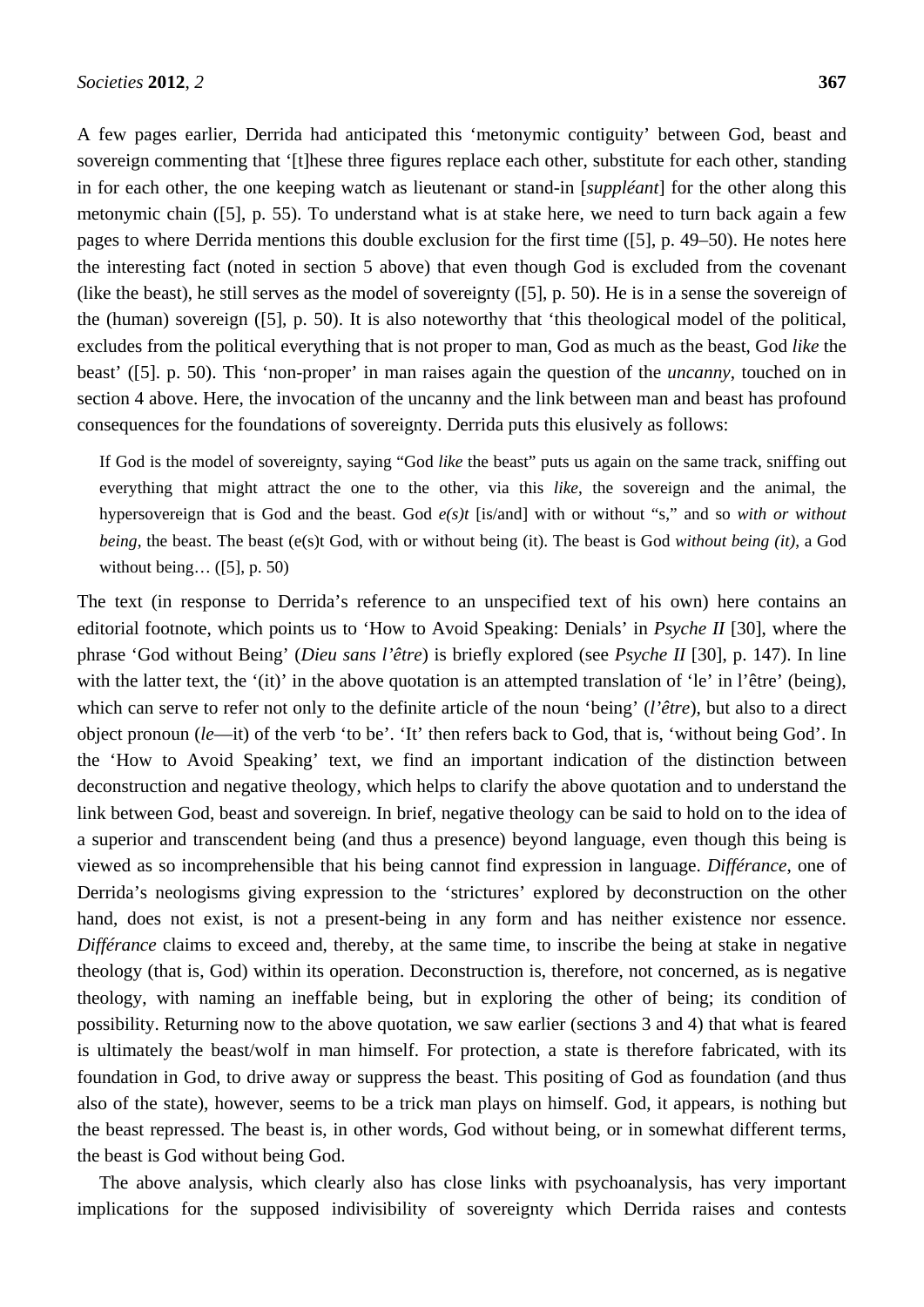throughout the seminar. In session eleven, Derrida again invokes a 'certain' psychoanalysis within the context of sovereignty by referring to Freud's *Beyond the Pleasure Principle*. In chapter 2 of *Beyond*, in discussing his grandson Ernst's *fort-da* game, Freud contemplates whether the game can be ascribed to a drive for power or mastery that goes beyond the pleasure principle (*Dieses Bestreben könnte man einem Bemächtigungstrieb zurechnen, der sich davon unabhängig macht, ob die Erinnerung an sich lustvoll war oder nicht*). Derrida himself analyses this passage in detail in *The Post Card* [12], as well as in 'Doing Justice to Freud', where he (Derrida) contends that pleasure should be understood in terms of a drive for mastery that necessarily limits and masters itself ([12], p. 403). The drives themselves must likewise be thought of as binding and mastering themselves ([12], p. 403). In the *Beast and the Sovereign*, Derrida suggests that if we think of the political in terms of a drive for mastery, we should no longer take our point of departure in the pure concept of sovereignty but in 'concepts such as drive, transference, transition, translation, passage, division', as well as economic distribution ([5], pp. 290, 302). These 'mediate' words or concepts, most of which have been analyzed and transformed by Derrida in earlier texts (see e.g., [31], pp. 98–110), reframe the question surrounding sovereignty in terms of a 'negotiation in a relation of force between drives to power that are essentially divisible' ([5], p. 291)<sup>12</sup>. This is, of course, another way in which to speak about *différance*, that is, of a self and of a sovereignty that is not fully present to itself but divided in itself.

# **7. Différantial Sovereignty**

Derrida's analysis in session two of the Seminar calls on us to acknowledge the fragility of state sovereignty in all its forms, that is, also as democratic sovereignty. Derrida's challenge to state sovereignty is of course not the first and, as we saw earlier, he is likewise not the first or the only one to invoke Hobbes in this regard. Through his analysis of sovereignty, both in *The Beast & the Sovereign* and elsewhere, Derrida at the same time casts doubt on the efficacy of challenging sovereignty by invoking the universality of human rights ([20], pp. 132–133; [32], pp. 87–88), by making the other (person) sovereign (a reference to Levinas; see B&S session nine), by relying on the notion of bare life (a reference to Agamben; see B&S session twelve) or by invoking a new ontology (a reference to Negri; see [33], p. 257). Derrida, moreover, does not seek to abolish sovereignty once and for all. The notion of *différance* recognizes that the desire for sovereignty, as well as for its abolition, will remain in operation. Derrida's challenge to sovereignty thus entails acknowledging both its appeal and its necessity, while at the same time relocating it within a field of force, the force-field of *différance* ([20], p. 124). This has important implications for both external and internal sovereignty, dimensions which are, of course, closely related ([34], p. 158). Some of these implications can be mentioned here in broad outline with reference to Derrida's texts. Insofar as its external dimension is concerned, sovereignty is still being regarded today as the cornerstone of international law despite an

 $12$  This analysis perhaps also helps us to understand the insistence throughout the Western Philosophical tradition on a strict division, limit or threshold between man and animal (finding expression for example in zoological gardens, mental asylums and human domestication in general) as at the forefront of the suppression of the beast within the self ([5], pp. 56, 298, 309–311). The drawing of the limit or imposing of a threshold (for which Derrida ([5], p. 333) notes that we have an irrepressible desire), such as the supposed ability (of man, compared to the animal) to respond or feigning to feint, thus seeks to ensure the indivisibility of sovereignty, precisely because of its divisibility.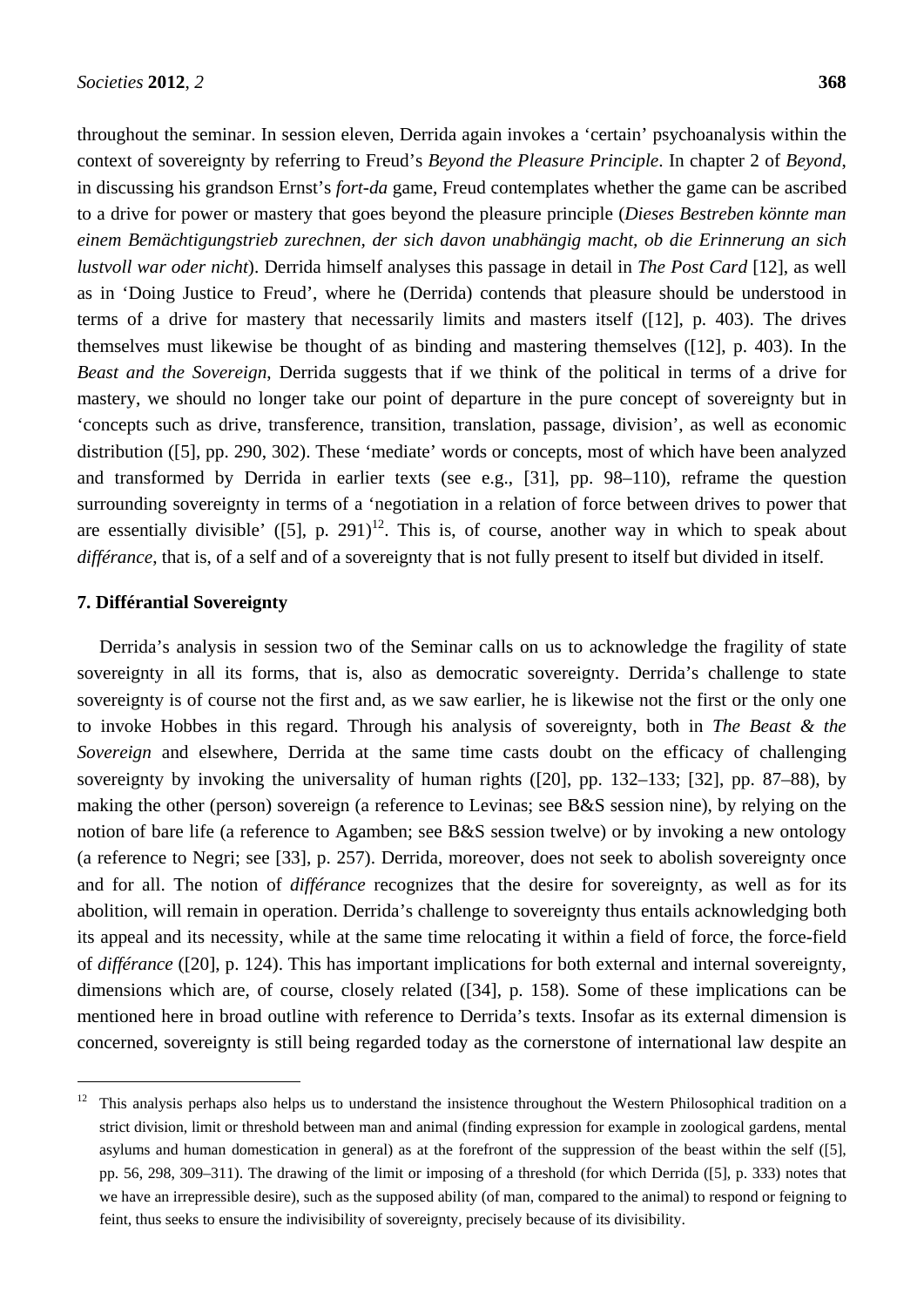increasing number of limitations gradually being recognized. Whereas Derrida in general supports such limitations ('[d]econstruction is on the side of unconditionality' ([27], p. 92), he has nevertheless insisted that insofar as a politico-legal decision for or against sovereignty is called for, the specific context should play a determining role  $([27], p. 92)^{13}$ . He has furthermore supported the idea of trans-state democratization whilst rejecting the idea of a (sovereign) world state ([20], pp. 130–131; [32], pp. 81, 87). International law, in his view, should not however have the last word, as the relation between unconditionality (justice without power) and sovereignty (right, power or potency), as analyzed *inter alia* in 'Force of Law', is also at stake on this level ([20], p. 115, 120; [27], p. 92; *Rogues* [32], p. xiv). Insofar as the internal dimension of sovereignty is concerned, in view of its foundational role in relation to law, the deconstruction of sovereignty can be said to have important implications for the principle of separation of powers, a principle which is often simply equated with the divisibility of sovereignty. As Schmitt ([35], p. 91), however, reminds us, and he is correct up to a point, the principle of separation of powers seeks to protect liberal freedom, yet it can by no means affect the absolute and indivisible sovereignty of the people ([35], p. 102). The constitution-making power of the people precedes the liberal separation of powers and remains in effect, ([35], pp. 125–126), that is, until its deconstruction. The democratization of monarchic sovereignty (in Freudian terms, the killing of the primal father by his sons) and its apparent splitting amongst three branches therefore does not in itself mean the end of indivisible sovereignty. In this respect, the above analysis raises the question whether the issue of separation of powers—which has interestingly for many years been at the center of debates in that most sovereign of all countries, the US, a debate which has also had a huge spill-over effect—does not serve to hide from view an issue of much greater importance. That issue is the relation between the sovereignty-enhancing ethico-politico-legal field as a whole on the one hand, and a certain poetic revolution that completely renounces sovereignty on the other. This revolution will continue to haunt the existing world order.

## **Acknowledgements**

I wish to express my gratitude to Porchia Adonis, Yonatan Fessha, Wessel Le Roux, Bernice Lottering and Sandra van Reenen for their participation in a discussion group in 2012 on *The Beast and the Sovereign I*. The financial support of the South African National Research Foundation is gratefully acknowledged.

# **References**

- 1. Hobbes, T. *The Leviathan*; Prometheus Books: Amherst, NY, USA, 1988.
- 2. Strauss, L. *Natural Right and History*; University of Chicago Press: Chicago, CA, USA, 1953.
- 3. Oakeshott, M. *Hobbes on Civil Association*; Liberty Fund: Indianapolis, IN, USA, 1975.
- 4. Manent, P. *An Intellectual History of Liberalism*; Balinkski, R., Trans.; Princeton University Press: Princeton, NJ, USA, 1995.

<sup>&</sup>lt;sup>13</sup> State sovereignty, as Derrida points out, could, e.g., in certain instances be used as a protective mechanism against international capitalist forces; *For What Tomorrow* ([27], p. 92); *Rogues* ([32], p. 158).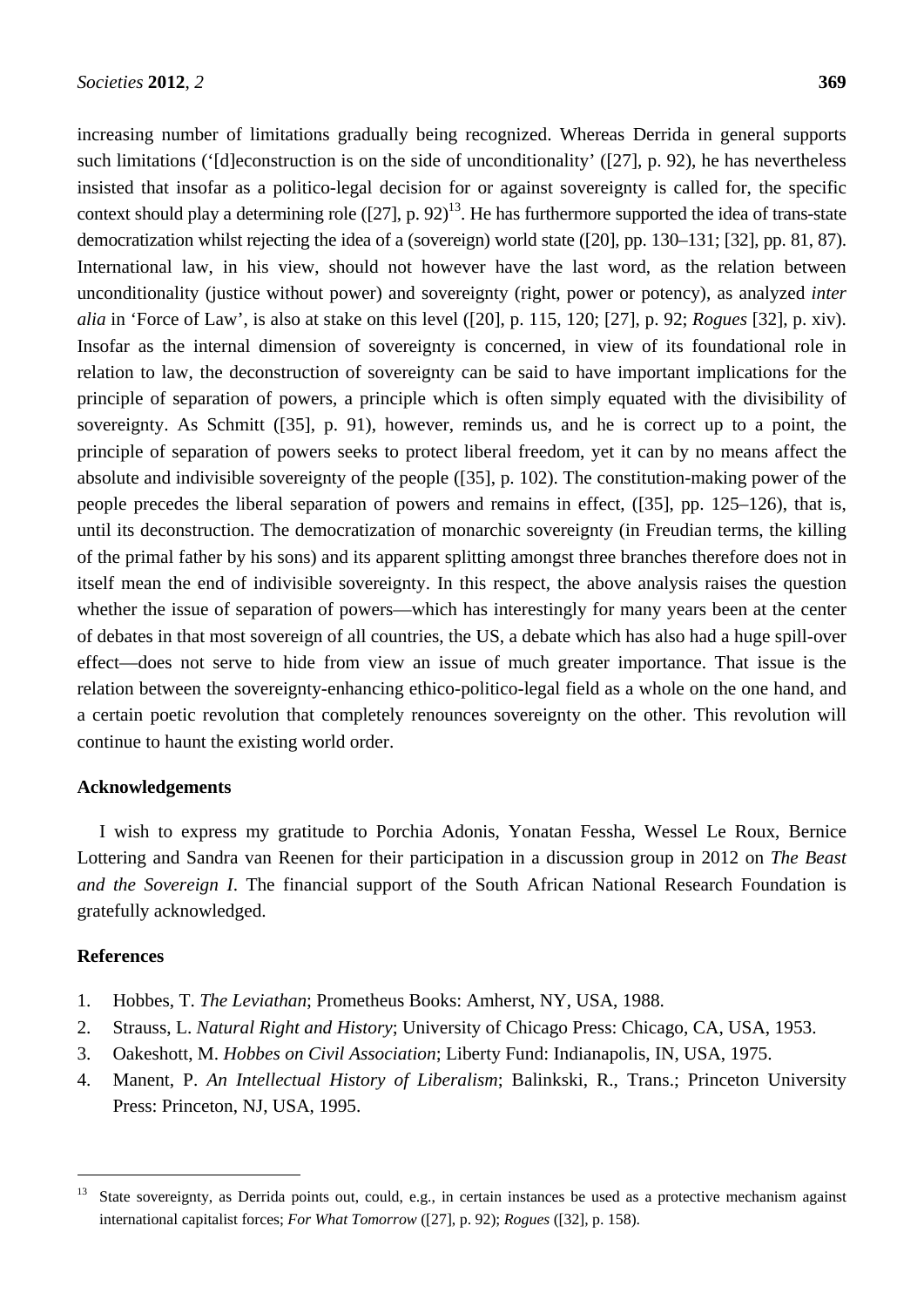- 5. Derrida, J. *The Beast & the Sovereign*, Volume I; Bennington, G., Trans.; The University of Chicago Press: Chicago, IL, USA, 2009.
- 6. Schmitt, C. *The Leviathan in the State Theory of Thomas Hobbes*; Schwab, G., Hilfstein, E., Trans.; The University of Chicago Press: Chicago, IL, USA, 2008.
- 7. Foucault, M. *Society Must be Defended: Lectures at the Collège de France, 1975–1976*; Macey, D., Trans.; Penguin Books: London, UK, 2003.
- 8. Agamben, G. *Homo Sacer: Sovereign Power and Bare Life*; Heller-Roazen, Trans.; Stanford University Press: Stanford, CA, USA, 1998.
- 9. Hardt, M.; Negri, A. *Empire*; Harvard University Press: Cambridge, London, UK, 2000.
- 10. Negri, A. *Insurgencies: Constituent Power and the Modern State*; Boscagli, M., Trans.; University of Minnesota Press: Minneapolis, MN, USA, 1999.
- 11. Derrida, J. *Limited Inc*; Weber, S., Mehlman, J., Trans.; Northwestern University Press: Evanston, IL, USA, 1988.
- 12. Derrida, J. *The Post Card: From Socrates to Freud and Beyond*; Bass, A., Trans.; University of Chicago Press: Chicago, IL, USA, 1987.
- 13. De Ville, J. *Jacques Derrida: Law as Absolute Hospitality*; Routledge: Abingdon, UK, 2011.
- 14. Hobbes, T. *De Cive*; 1651. Available online: http://www.constitution.org/th/decive.htm (accessed on 23 August 2012).
- 15. Derrida, J. *Dissemination*; Johnson, B., Trans.; Continuum: London, UK, 2004.
- 16. Freud, S. *The Standard Edition of the Complete Psychological Works of Sigmund Freud*; Strachey, J., Ed.; Vintage: London, UK, 2001.
- 17. Derrida, J. *Writing and Difference*; Bass, A., Trans.; Routledge: New York, NY, USA, 1978.
- 18. La Fontaine, J. *The Fables of La Fontaine*, 1668. Available online: http://www.gutenberg.org/ dirs/etext05/8ffab10h.htm (accessed on 23 August 2012).
- 19. Derrida, J. *Negotiations: Interventions and Interviews 1971–2001*; Rottenberg, E., Trans.; Stanford University Press: Stanford, CA, USA, 2002.
- 20. Derrida, J. Autoimmunity: Real and Symbolic Suicides: A Dialogue with Jacques Derrida. In *Philosophy in a Time of Terror: Dialogues with Jürgen Habermas and Jacques Derrida*; Borradori, G., Ed.; University of Chicago Press: Chicago, IL, USA, 2003; pp. 85–136.
- 21. Montaigne, M. *Project Gutenberg's The Essays of Montaigne, Complete.* Available online: http://www.gutenberg.org/ebooks/3600 (accessed on 23 August 2012)*.*
- 22. Plato. *Complete Works*; Cooper, J.M., Ed.; Hackett Publishing Co.: Indianapolis, IN, USA, 1997.
- 23. Plautus, T.M. *Asinaria, or the Comedy of Asses*. Available online: http://www.gutenberg.org/ ebooks/16564 (accessed on 23 August 2012).
- 24. Cixous, H. *Stigmata*; Routledge: London, UK, 1998.
- 25. Derrida, J. *The Animal that Therefore I Am*; Wills, D., Trans.; Fordham University Press: New York, NY, USA, 2008.
- 26. Schmitt, C. *Political Theology: Four Chapters on the Concept of Sovereignty*; Schwab, B., Trans.; The University of Chicago Press: Chicago, IL, USA, 2005.
- 27. Derrida, J. *For What Tomorrow*; Roudinesco, E., Fort, J., Trans.; Stanford University Press: Stanford, CA, USA, 2004.